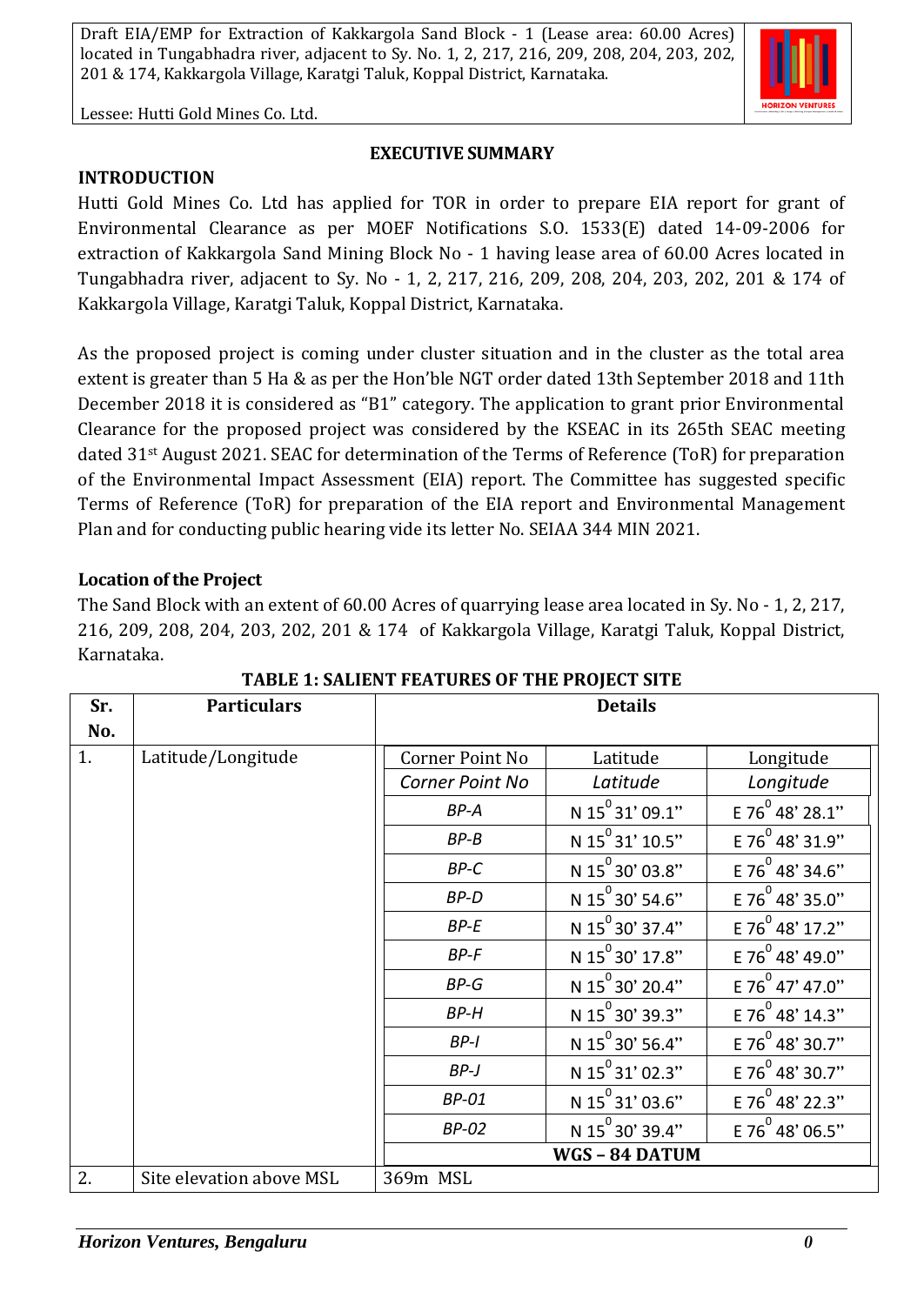

Lessee: Hutti Gold Mines Co. Ltd.

| Sr. | <b>Particulars</b>                       | <b>Details</b>                                                                                                                                                                    |                                 |                               |  |
|-----|------------------------------------------|-----------------------------------------------------------------------------------------------------------------------------------------------------------------------------------|---------------------------------|-------------------------------|--|
| No. |                                          |                                                                                                                                                                                   |                                 |                               |  |
| 3.  | Land use at the proposed<br>project site | Type of land use                                                                                                                                                                  | Existing /<br>present<br>(Acre) | <b>End of lease</b><br>(Acre) |  |
|     |                                          | Area to be Excavated                                                                                                                                                              |                                 | 51.47                         |  |
|     |                                          | <b>Buffer Zone</b>                                                                                                                                                                | $-$                             | 8.53                          |  |
|     |                                          | Area Un-utilized                                                                                                                                                                  | 60.00                           |                               |  |
|     |                                          | <b>TOTAL</b>                                                                                                                                                                      | 60.00                           | 60.00                         |  |
| 4.  | Nearest roadway                          | NH 150A – 7.60 Kms (E) (aerially) (Kalaburagi to Mysore<br>Road)<br>SH 49 - 0.70 Kms (E) (aerially) (Siraguppa to Hospete Road<br>road)<br>Kakargola-Nandihalli road-1.60 Kms (W) |                                 |                               |  |
| 5.  | <b>Nearest Railway Station</b>           | Karatagi Railway Station - 18.10 Kms (NW)                                                                                                                                         |                                 |                               |  |
| 6.  | Nearest Railway line                     | Gangavathi to Sindanur Railway line - 16.40 Kms (W)                                                                                                                               |                                 |                               |  |
| 7.  | <b>Nearest Airport</b>                   | Bellari Airport at a distance of about 39.0 Kms.                                                                                                                                  |                                 |                               |  |
| 8.  | Nearest village/major town               | Kakkargola Village - 0.20 kms (W)                                                                                                                                                 |                                 |                               |  |
| 9.  | Hills/valleys                            | No major hills and valleys within 10 km radius                                                                                                                                    |                                 |                               |  |
| 10. | Ecologically sensitive zone              | None within 10 kms                                                                                                                                                                |                                 |                               |  |
| 11. | Reserved/Protected forests               | None Within 10kms                                                                                                                                                                 |                                 |                               |  |
| 12. | Historical/tourist places                | None within 5 km radius area                                                                                                                                                      |                                 |                               |  |
| 13. | <b>Nearest Industries</b>                | None within 10 kms                                                                                                                                                                |                                 |                               |  |
| 14. | Nearest water bodies                     | This is a river sand mining project. The site is<br>in<br>Tungabhadra River Bed                                                                                                   |                                 |                               |  |

### **PROJECT DESCRIPTION**

### **Method of Quarrying**

An open cast method will be adopted to operate the area. Since, the annual production is about 2,90,173 tons per annum for five years; the Open cast method will be followed during the plan period.

# **Anticipated life of the quarry**

Life of the quarry in this is not applicable, as the extraction and replenishment is a continuous process. Depletion and addition of ordinary sand is to be balanced by keeping the production level always low comparing to the replenishment.

### **Conceptual Quarry Plan**

Based on reserves of River Sand as Production capacity of 2,90,173 Tons per annum for the 5 years plan period.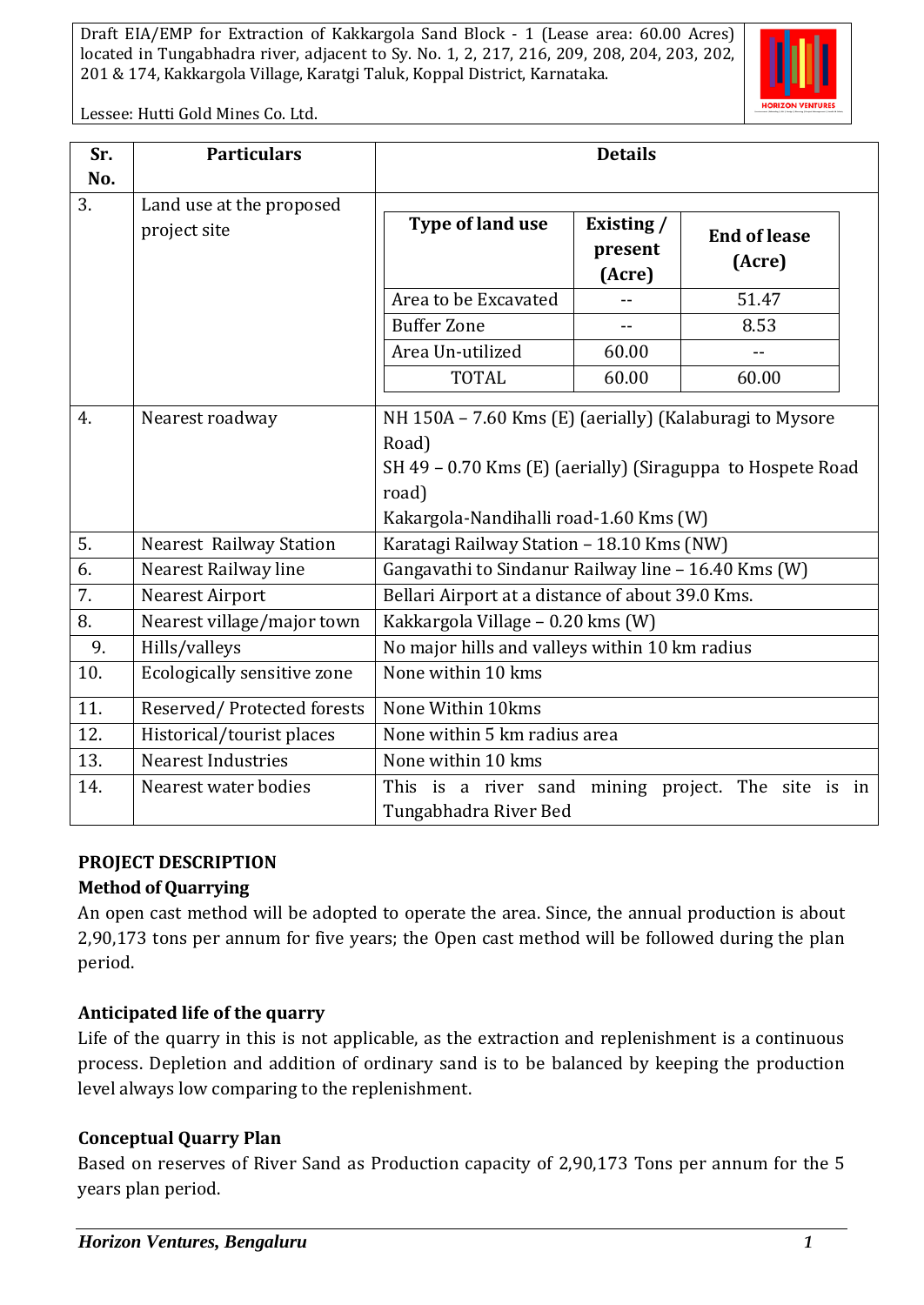

Lessee: Hutti Gold Mines Co. Ltd.

## **Waste Generation & Disposal**

There will be waste of 10% of ROM in the form of pebbles and shingles from the quarry. Hauling and Transportation is done by hired tippers. Waste will be used for strengthening the river banks of river which help to prevent erosion of the bank of river.

### **Water Requirement & Source**

Total water requirement for the project will be 34.4 KLD, Requirement is met by procurement of water from the nearby villages.

### **Manpower Requirement**

The said quarry provides direct employment to 20 people and generate indirect employment for 20 more people. Most of the directly employed manpower falls under skilled category Preference will be given to the local people as per their eligibility.

#### **Site Infrastructure**

The quarry stock yard will have its own office premises, canteen, first-aid center etc. Quarry office is well connected with wireless and telephone, internet & e-mail facilities for communication.

### **EXISTING ENVIRONMENTAL SCENARIO**

### **Baseline Environmental Studies**

### **Meteorology & Ambient Air Quality**

**Summary of Meteorological data generated at site (October 2021 to December 2021)**

| Temperature $(^{\circ}C)$ | 16.0 to 45.0°C |  |
|---------------------------|----------------|--|
| Relative Humidity (%)     | 88 to 44\%     |  |
| <b>Wind Direction</b>     | WSW            |  |
| Calm wind %               | 14.46%         |  |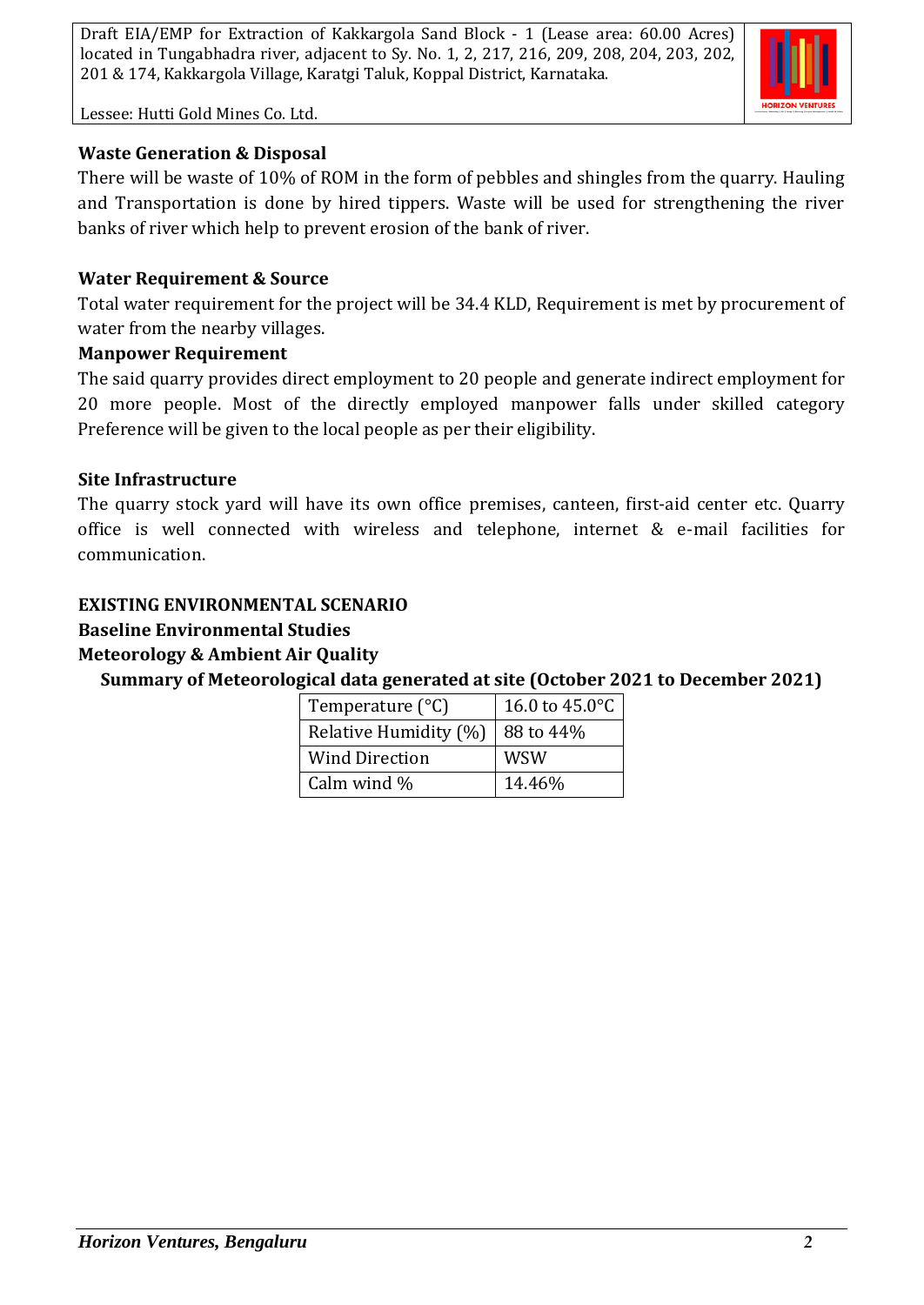

Lessee: Hutti Gold Mines Co. Ltd.



### **Ambient Air Quality Status**

From the results, it is observed that the ambient air quality with respect to  $PM_{10}$ ,  $PM_{2.5}$ ,  $SO_2$ , and NOx at all the monitoring locations is within the permissible limits specified by CPCB.

#### **Ambient Noise Levels**

Ambient noise level monitoring was carried out at the 9 monitoring locations; those were selected for ambient air quality monitoring. The monitoring results are within limits**.**

#### **Biological Environment**

There is no National Park, Wildlife Sanctuary and Biosphere Reserve within 10 km radius.

#### **Proposed Biological Environment Conservation Measures**

- Thick Green belt will be developed along approach road and bank of the river.
- Periodic maintenance of mineral transport road.
- Regular sprinkling of water through mobile tanker on mineral transport road.
- Mineral carrying tippers are loaded with only the stipulated quantity to avoid overloading and covered with tarpaulin to avoid spillage.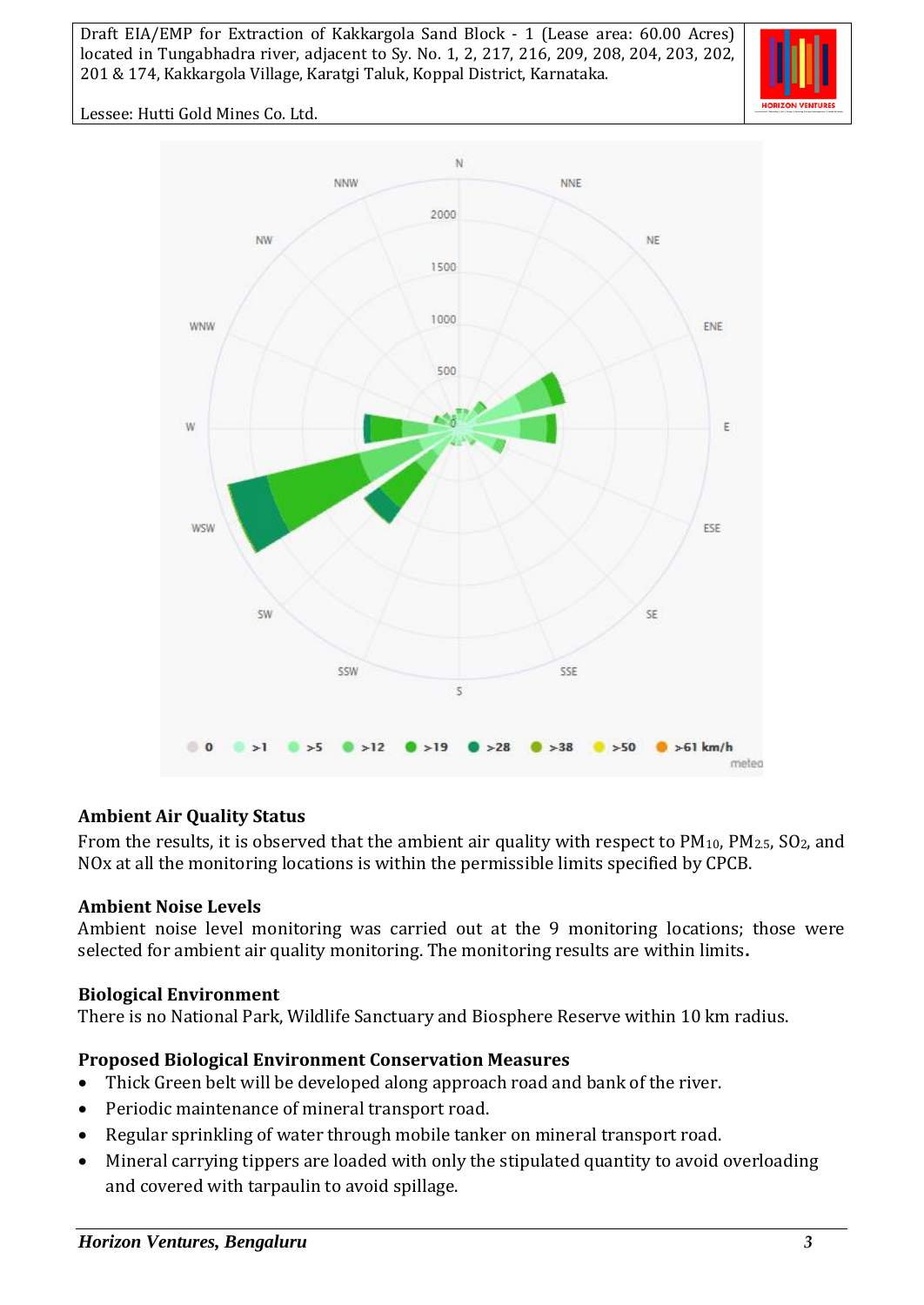

Lessee: Hutti Gold Mines Co. Ltd.

### **Socio-economic Environment**

- There is no habitation or private land in the River Sand. There is no rehabilitation and resettlement involved in the project.
- The said Quarry provides direct employment to 20 people and generates indirect employment for 20 more people. Most of the directly employed manpower falls under skilled category and the respective distribution / numbers is follows. Preference will be given to the local people as per their eligibility.
- The existing infrastructure facilities are sufficient to cater the needs of the Sand Block. However, the Quarry management will take efforts as a part of CER for improvement in civic amenities like sanitation, drinking water facilities, transport road, etc in the nearby villages.

## **ENVIRONMENTAL MONITORING PROGRAM**

An Environmental Management Cell (EMC) will be established in the Quarry under the control of Quarry Manager. The EMC will be headed by an Environmental Officer having adequate qualification and experience in the field of environmental management regular and periodic. Environmental monitoring of Ambient Air Quality, Water table depth, Water quality, Ambient Noise Levels, Soil Quality, CSR activities etc will be carried out through MOEF accredited agencies and reports will be submitted to KSPCB/ Regional office of MoEF&CC.

## **RISK ASSESSMENT & DISASTER MANAGEMENT PLAN**

The assessment of risk in the Sand Blocking project has been estimated for Slope failure, Movement of HEMM, Inundation due to surface water, Dust hazards, Hazards associated with use of Diesel Generator Sets and flooding of lower benches and corresponding mitigation measures are suggested in the EIA/EMP report.

# **PROJECT BENEFITS**

The Sand Blocking project would generate additional employment opportunities which would finally result in improvement in the quality of life of people of the nearby villages. In line with this CER policy, Hutti Gold Mines Co. Ltd will carry out community welfare activities in the following areas:

- Community development
- Education
- Health care
- Drainage and sanitation
- Roads

A budget of Rs. 1.66 Lakh per annum as recurring expenses has been proposed for implementation of Socio-economic welfare activities in the nearby villages.

# **ENVIRONMENTAL MANAGEMENT PLAN**

Judicious use of the environmental management plan addresses the components of environment, which are likely to be affected by the different operations in the project. The capital cost of the project is approx. Rs 415 Lakhs. It is proposed to provide an amount of